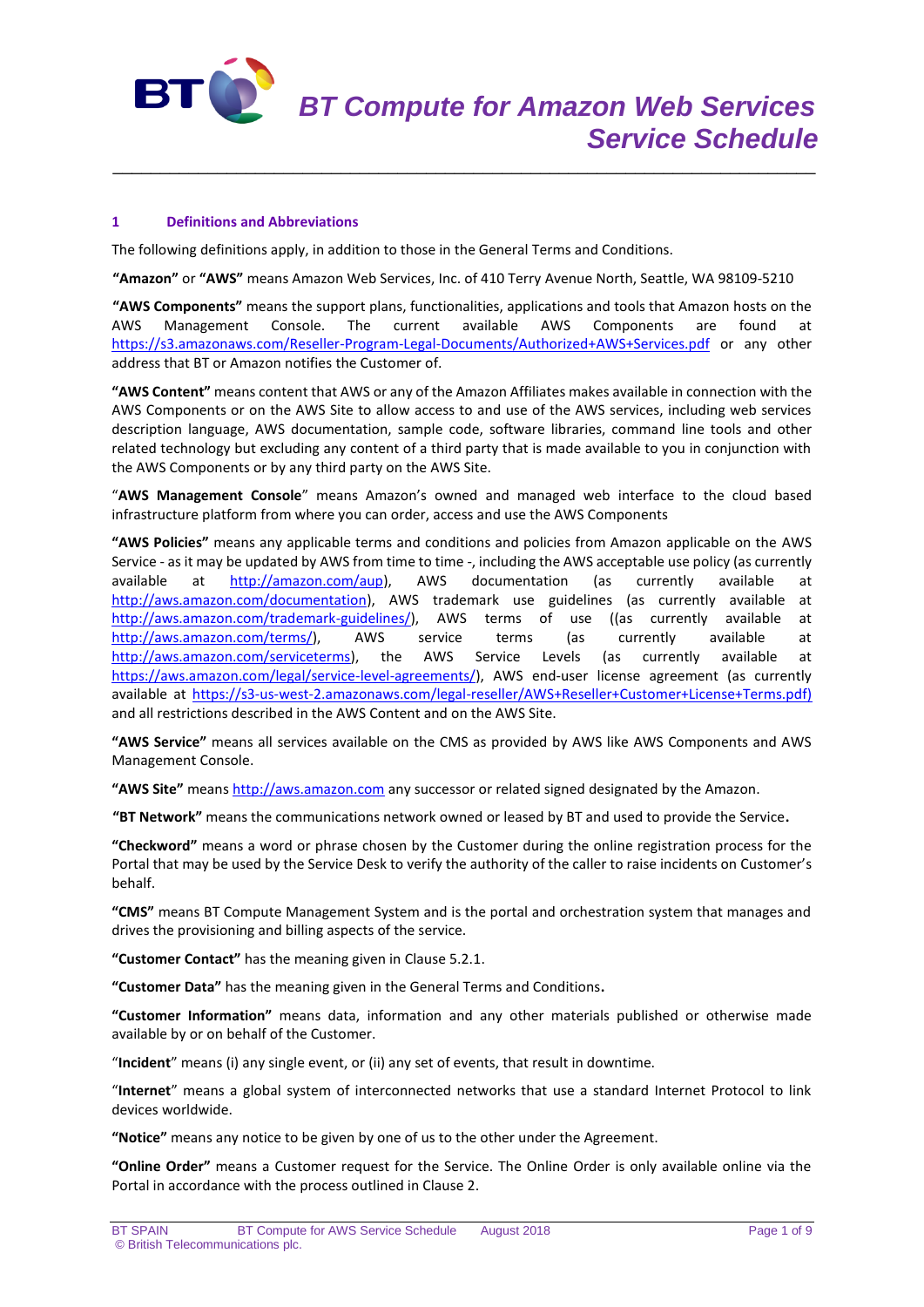

"**PCI DSS**" means the Payment Card Industry Data Security Standards, a set of policies and procedures, issued by the PCI Security Standards Council LLC ("PCI SSC", as may be adopted by local regulators, and intended to optimise the security of credit and debit card transactions and protect cardholders against misuse of their personal information.

\_\_\_\_\_\_\_\_\_\_\_\_\_\_\_\_\_\_\_\_\_\_\_\_\_\_\_\_\_\_\_\_\_\_\_\_\_\_\_\_\_\_\_\_\_\_\_\_\_\_\_\_\_\_\_\_\_\_\_\_\_\_\_\_\_\_\_\_\_\_\_\_\_\_

"**Planned Maintenance**" means any maintenance BT has planned to do in advance.

**"Portal(s)"** means the BT CMS Portal and/or the AWS Management Console that the Customer accesses for service administration and management of the AWS services order online by the Customer.

**"Service"** has the meaning given in Clause 2.

**"Service Credit"** means any remedy agreed with and acknowledged by Amazon at Amazon's sole discretion for failure by Amazon to meet a Service Level in the amount equal to credited by BT to the Customer following Amazon's claim approval.

**"Service Desk"** means the helpdesk to submit service requests, report Incidents and ask questions about the Service.

**"Service Level Agreement" or "SLA"** means the performance metric(s) set forth in the SLA for meeting the delivery of the AWS services.

"**Service Management Boundary**" has the meaning given in Clause 8.

**"Standard Service Components"** has the meaning given in Clause 2.1.

**"Subscription(s)"** means a consumption offering (also called pay-as-you-go (PAYG) based on actual usage.

**"Usage Charges"** means the Charges for the Service or applicable part of the Service that are calculated by multiplying the volume of units that the Customer used or incurred in a period (e.g. number of users using the Service, or the number of minutes the Service was used for) with the relevant fee that is specified in the Online Order.

# **2 Service Description**

- 2.1 BT will provide the Customer with the following Standard Service Components:
	- 2.1.1 Subscription set-up to provide the Customer with access to the AWS Management Console via the BT CMS Portal. The AWS Management Console will give the Customer access to a catalogue of available AWS Components. The BT CMS Portal will:
		- allow you to register and provide log on details for Users;
		- provide you with a reporting and management tool that:
			- shows details of the AWS Components that are being utilised;
			- provide you with usage reports detailing which Users are using which AWS Components; and
			- provide you with financial and billing information.
	- 2.1.2 A single invoice for the Service that will list Charges for the AWS Components that the Customer has consumed; and
	- 2.1.3 Service Desk support that will provide first line support to the Customer and is available 24hours per day, days per week and 365days per year for fault reporting and enquiries including first line support on the AWS Components.
- 2.2 The Customer may subsequently add to and/or remove any available AWS Components it has ordered via the Portal, using the Online Order.
- 2.3 The Portal will show the up-to-date list of available AWS Components and the prevailing Charges for these AWS Components.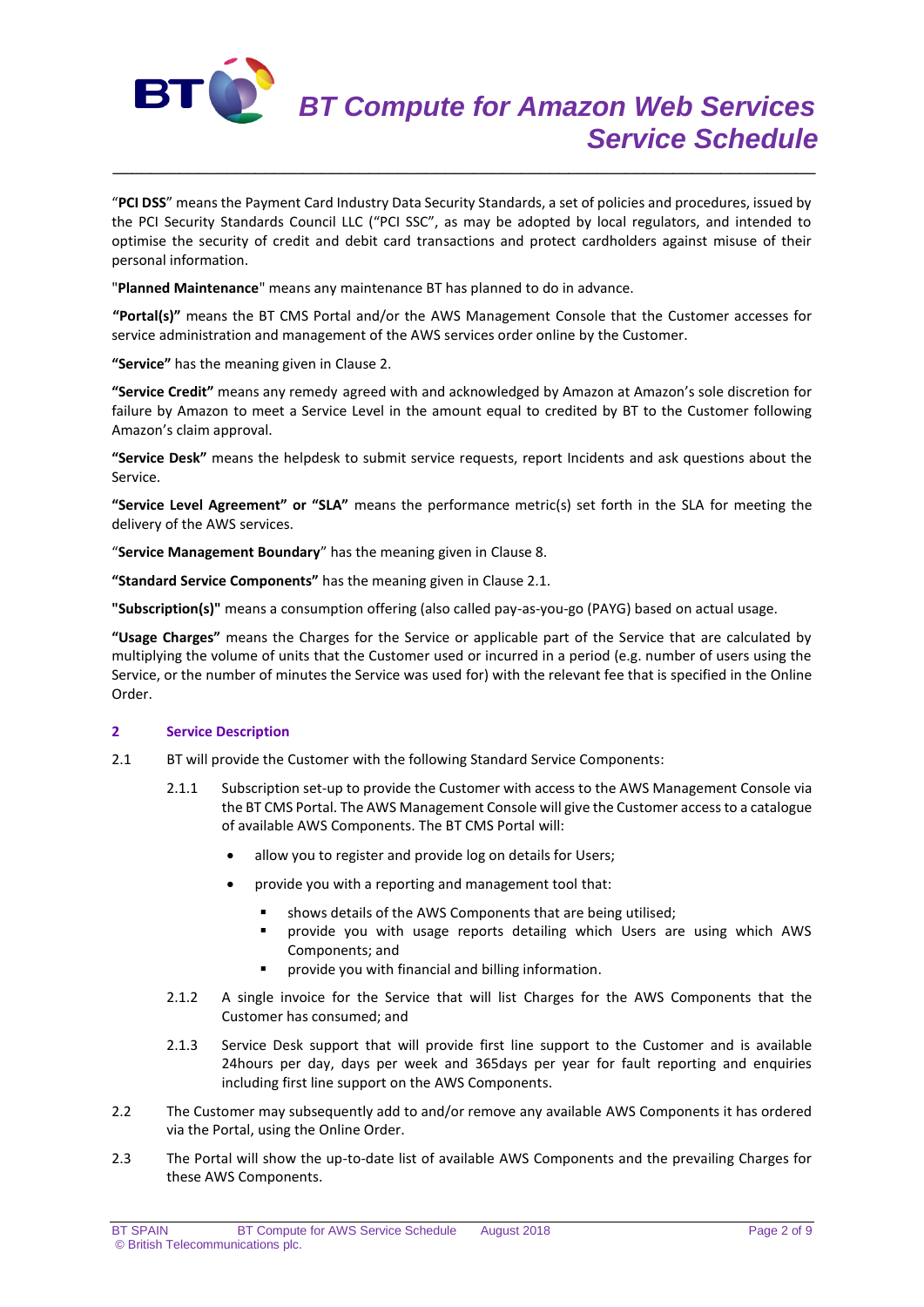

2.4 If BT provides the Customer with any other services, this Schedule will not apply to those services and those services will be governed by their separate terms and conditions.

\_\_\_\_\_\_\_\_\_\_\_\_\_\_\_\_\_\_\_\_\_\_\_\_\_\_\_\_\_\_\_\_\_\_\_\_\_\_\_\_\_\_\_\_\_\_\_\_\_\_\_\_\_\_\_\_\_\_\_\_\_\_\_\_\_\_\_\_\_\_\_\_\_\_

#### **3 Access to Internet**

- 3.1 The Customer acknowledges and agrees that where the Service provides access to the Internet, the use of the Internet is at the Customer's own risk.
- 3.2 The Customer acknowledges that:
	- (a) The Internet is independent of the Service and BT has no responsibility for provision of the Internet; and
	- (b) use of the Internet is solely at the Customer's risk and subject to all applicable laws. BT has no responsibility for any information, software, services or other materials obtained, downloaded, shared or transmitted by the Customer using the Internet.

### **4 BT's Obligations**

#### Service Delivery

- 4.1 Before the Operational Service Date and, where applicable, throughout the provision of the Service, BT will:
	- 4.1.1 provide the Customer with contact details of the Service Desk;
	- 4.1.2 provide the Customer with AWS Component subscription(s) which the Customer can use to self-serve AWS Components using the AWS Management Console.

#### **Service Operation**

- 4.2 On and from the Operational Service Date, BT:
	- 4.2.1 will respond and use reasonable endeavours to remedy an Incident without undue delay and in accordance with Clauses 5.4, 5.9 – 5.12 of this Schedule;
	- 4.2.2 BT may have to carry out routine or emergency maintenance, updates and other procedures for reasons of health, safety, security or otherwise to protect the Service, and which may cause a disruption to the Service, ("Planned Maintenance"). BT will provide the Customer with as much prior notice as practicable with respect to Planned Maintenance; and
	- 4.2.3 may require the Customer to change any or all passwords in accordance with Clause 6 of this Schedule.

#### **5 Customer Obligations**

#### Service Delivery

- 5.1 Next to accepting these conditions, the Customer must also accept on the Portal AWS Policies for each AWS Service the Customer orders and consumes.
- 5.2 Before the Operational Service Date and, where applicable, throughout the provision of the Service by BT, the Customer will:
	- provide BT with the names and contact details of any individuals authorised to act on the Customer's behalf for Service management matters ("**Customer Contact**"). BT may also accept instructions from a person who BT reasonably believe is acting with the Customer's authority;
	- provide BT with any information reasonably required without undue delay;
	- provide software, and telecommunications equipment and services, necessary to access and use the Portals and AWS Management Console;
		- ensure having a technical compatible browser to access, view or use the Portals;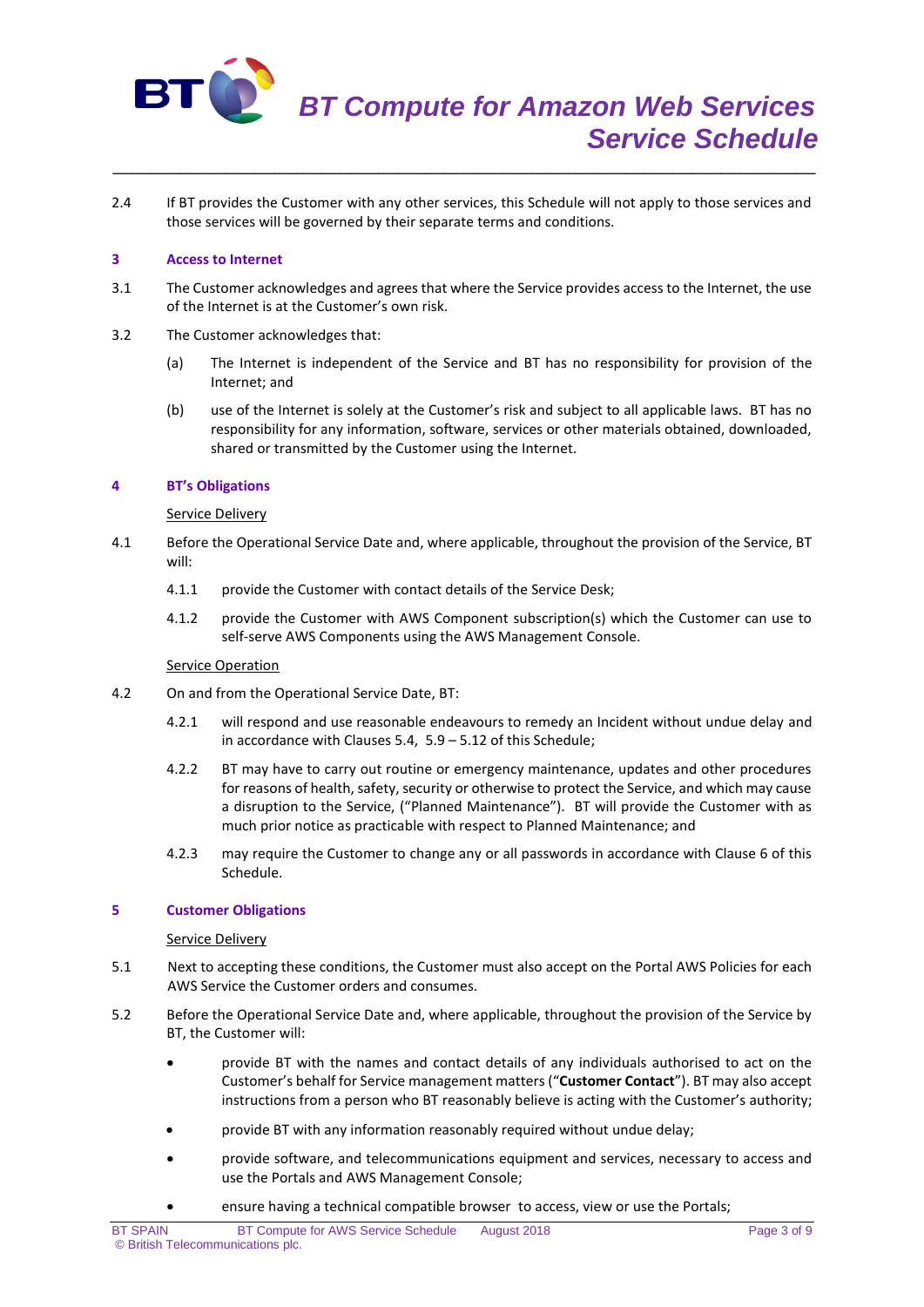

 not permit or make any attempt to disassemble, deconstruct, break down, hack or otherwise interfere with the Portals or any part of the Portals;

\_\_\_\_\_\_\_\_\_\_\_\_\_\_\_\_\_\_\_\_\_\_\_\_\_\_\_\_\_\_\_\_\_\_\_\_\_\_\_\_\_\_\_\_\_\_\_\_\_\_\_\_\_\_\_\_\_\_\_\_\_\_\_\_\_\_\_\_\_\_\_\_\_\_

 provide the Service Desk with at least 30 days' notice should the Customer wish to terminate the Service as set out in Clause 11.3 and transfer the Customer's subscription to an alternative AWS partner.

#### Customer's use of AWS Management Console and AWS Components

- 5.3 The Customer's use of the AWS Management Console and the provisioning of any of the AWS Components will be subject to the Customer's acceptance of the AWS Policies for each service presented to the Customer when the Customer accesses the AWS Management Console. The Customer acknowledges and agrees to observe and comply with these AWS Policies for any and all use of the AWS Service. If the Customer does not comply with AWS Policies, the Service may be restricted or suspended resulting that any access by the Customer and/or any User to Customer content and the Service offerings is terminated. In such event:
	- the Customer will indemnify BT against any claims, damages, losses, liabilities, costs and expenses (including reasonable legal fees) arising out of or in relation to any third party claim;
	- the Customer will continue to pay the Charges for the use of the Service until the Service is terminated, and
	- BT may charge a re-installation fee to re-start the Service and will indemnify BT against any claims, damages, losses, liabilities, costs and expenses (including reasonable legal fees) arising out of or in relation to any third party claim.
- 5.4 While BT will be responsible as first line helpdesk and managing any Service Credits for the AWS Component in accordance with Clause 10 below; any licenses, warranties and indemnities provided by BT do not apply to the Customer's use of the AWS Management Console or any of the AWS Components; the Customer's use of the AWS Console and/or any other AWS Component will be governed solely by the applicable AWS Policies as accepted by the Customer on the Portal. As result – except claims for Service Credits which will be handled in accordance with Clause 10 below – any dispute directly or indirectly related to the AWS Console and/or AWS Components ordered via this Service should be addressed directly to Amazon in accordance with the applicable AWS Policies as accepted by the Customer via the Portal.
- 5.5 License. The Service includes a limited, revocable, non-exclusive, non-sub licensable, non-transferrable license to use the AWS Components for your own internal business purposes and in accordance with the AWS Policies. The Customer is not allowed to:
	- modify, alter with, repair or otherwise create derivative works of any Software (except where any AWS Components are provided under separate licence that expressly permits the creation of derivative works);
	- reverse engineer, disassemble or decompile the AWS Components or apply any other processes or procedures to derive the source code of any Software;
	- access or use the AWS Components in a way intended to avoid incurring Charges or exceeding any usage limits or quotas; and
	- resell or sublicense the AWS Components.
- 5.6 The Customer is solely responsible for any obligation or liability arising out of transactions of any kind entered into between the Customer and any third party accessing or relying on the Service, the Customer's information, or third party information. BT will not be a party to any transaction between the Customer and any third party.

### **Service Operation**

5.7 On and from the Operational Service Date, the Customer will: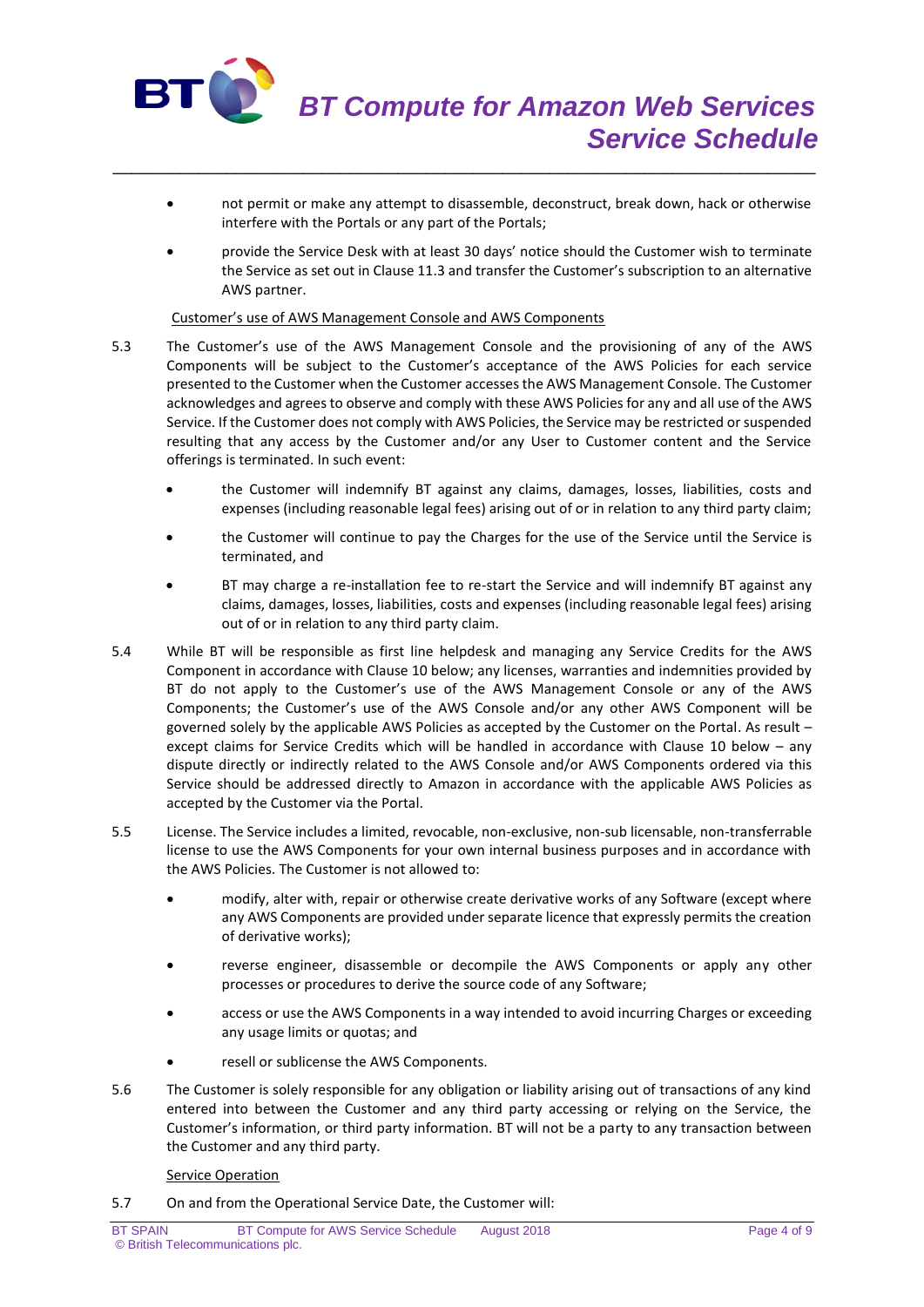

- pass Incident reports to the Service Desk using the reporting procedures agreed between the Parties;
- ensure that any Customer Equipment that is connected to the Service or that the Customer use, directly or indirectly, in relation to the Service is:
	- (a) adequately protected against viruses and other breaches of security;

\_\_\_\_\_\_\_\_\_\_\_\_\_\_\_\_\_\_\_\_\_\_\_\_\_\_\_\_\_\_\_\_\_\_\_\_\_\_\_\_\_\_\_\_\_\_\_\_\_\_\_\_\_\_\_\_\_\_\_\_\_\_\_\_\_\_\_\_\_\_\_\_\_\_

- (b) technically compatible with the Service and will not harm or damage BT Equipment, the BT Network, or any of BTs' supplier's or subcontractor's network or equipment; and
- (c) approved and used in accordance with relevant instructions and applicable law;
- distribute, manage and maintain access profiles, passwords and other systems administration information relating to the control of Users' access to the Service;
- ensure the secure and proper use of all valid User access profiles, passwords and other systems administration information used in connection with the Service and:
	- (a) inform BT immediately if a user ID or password has, or is likely to, become known to an unauthorised person, or is being or may be used in an unauthorised way;
	- (b) take all reasonable steps to prevent unauthorised access to the Service; and
	- (c) satisfy BT security checks if a password is lost or forgotten.
- 5.8 The Customer shall change any or all passwords and/or other systems administration information used in connection with the Service if BT request to do so in order to ensure the security or integrity of the Service.

### Notification of Incidents

- 5.9 Where the Customer become aware of an Incident, the Customer will report it to BT Service Desk:
- 5.10 BT will provide the Customer a unique reference number for the Incident ("**Ticket**");
- 5.11 BT will close the Ticket when:
	- The Customer confirm that the Incident is cleared; or
	- BT has attempted unsuccessfully to contact the Customer, in the way agreed between the Parties, in relation to the Incident and the Customer has not responded within 2 hours of BT's attempt to contact the Customer.
- 5.12 If the Customer states that the Incident is not cleared, the Ticket will remain open, and BT will continue to work to resolve the Incident.

### **6 Security**

- 6.1 The Customer is responsible for the security and proper use of all User IDs, Checkwords and passwords. BT reserves the right to suspend access to the Service at any time if BT has reason to believe that there is, or is likely to be, a breach of security or misuse of the Service. BT will notify the Customer as soon as possible after it has done so.
- 6.2 The Customer will immediately inform BT if there is any reason to believe that a User ID, password, or Checkword allocated by BT has, or is likely to, become known to someone not authorised to use it or is being, or is likely to be, used in an unauthorised way.
- 6.3 BT reserves the right to require the Customer to change any or all of the Checkwords or passwords associated with the Service and used by the Customer in connection with the Service.
- 6.4 The Service is delivered within a secure BT data centre with a security policy for the protection of Site, infrastructure and network. Although BT will use reasonable care and skill in carrying out its obligations under this Agreement in accordance with BT's security policy, it is not possible to guarantee that all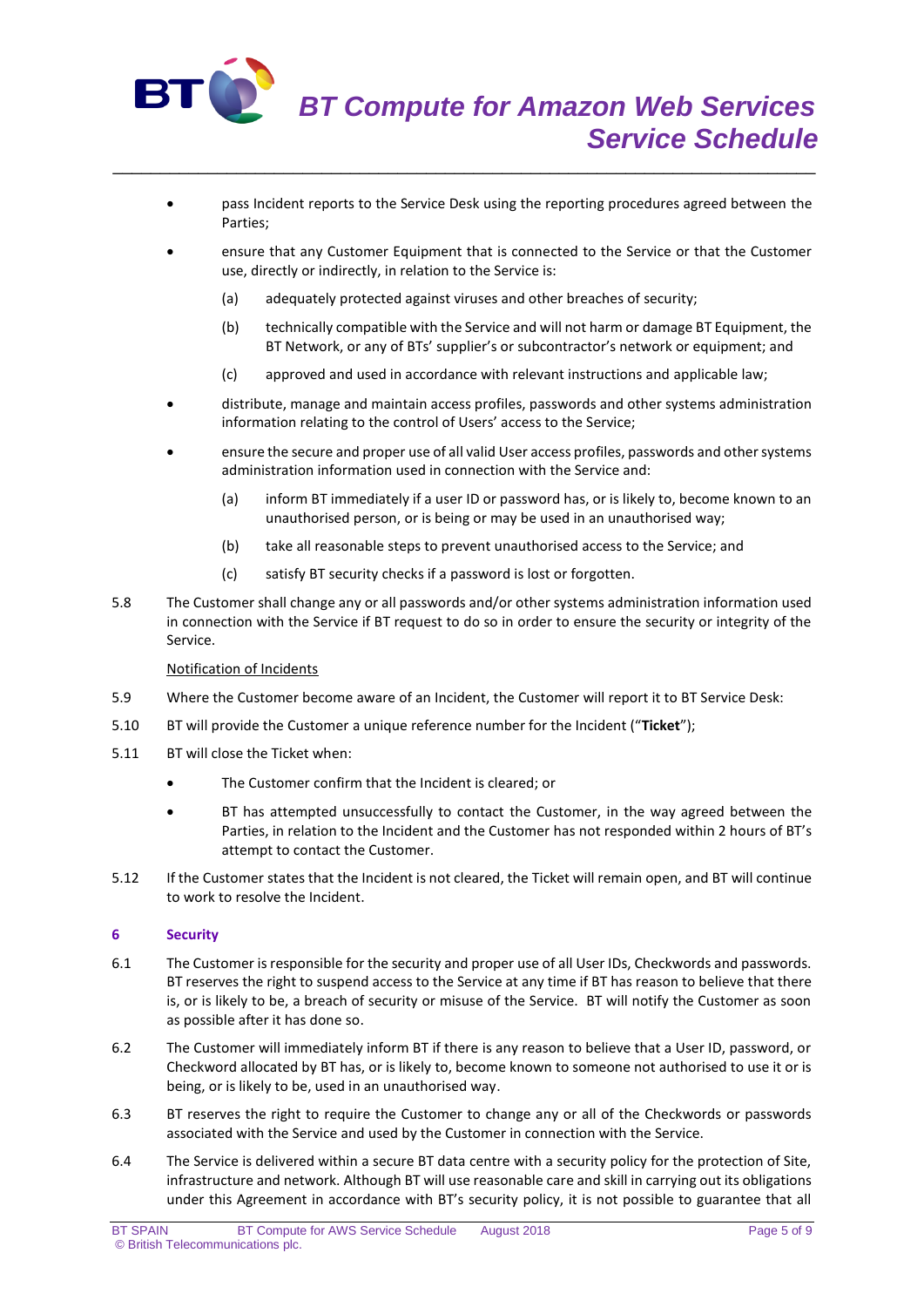

# *BT Compute for Amazon Web Services Service Schedule*

instances of fraud, misuse, unwanted or unauthorised activity or access to the Customer's Information will be prevented or detected. Whenever BT becomes aware that security has been compromised, BT will take actions in order to limit any further occurrences of fraud, misuse, unwanted or unauthorised activity or access to the Customer's Information. Nevertheless, BT accepts no liability for any such incidents, or for any loss or damage suffered by the Customer. The Customer shall therefore take responsibility for the security of the Customer Information, Content and application of security policies designed to prevent unwanted or unauthorised activity or access to the Customer's Information.

\_\_\_\_\_\_\_\_\_\_\_\_\_\_\_\_\_\_\_\_\_\_\_\_\_\_\_\_\_\_\_\_\_\_\_\_\_\_\_\_\_\_\_\_\_\_\_\_\_\_\_\_\_\_\_\_\_\_\_\_\_\_\_\_\_\_\_\_\_\_\_\_\_\_

# **7 Processing of Personal Data**<br>**7.1** With regard to any Personal

- With regard to any Personal Data provided and collected via the Portal, BT or its sub-processor will Process the Customer Personal Data as set out in this Schedule for as long as BT provides the AWS Service and for as long as BT may be required to Process the Customer Personal Data in accordance with applicable law. Any personal Data that may be collected and processed by BT is subject to the data protection provisions as set in the General Terms and Conditions.
- 7.2 The nature and purpose of the Processing of Customer Personal Data via the Portal by BT includes for:
	- billing and invoicing; and
	- incident response and escalation.
- 7.3 The types of Customer Personal Data Processed by BT or its sub-processors or the Customer via the Portal may be:
	- website or IP address;
	- name;
	- address;
	- telephone number;
	- email address;
	- job title;
	- company name; and
	- contact records.

This list is not exhaustive as the Customer will specify what Customer Personal Data is Processed.

- 7.4 The Customer Personal Data on the Portal may concern the following categories of Data Subjects:
	- Customer employees;
	- Customer's customers or third parties; and
	- any Data Subject (as controlled by the Customer).

This list is not exhaustive as the Customer will specify what Customer Personal Data is Processed.

- 7.5 BT will share the following Personal Data with Amazon so that Amazon can:
	- (a) verify if the Customer is a BT customer and that the Customer and the Users are authorised to use the AWS Service;
	- (b) enforce the EULA;
	- (c) identify any misuse or suspected misuse of the AWS Service; and
	- (d) monitor accounts and transition the AWS Service to another authorised provider of the AWS Service;
	- (e) name of each User;
	- (f) telephone number, email address and other contact details of each User; and
	- (g) city, state/region, country and zip/postal code of each User;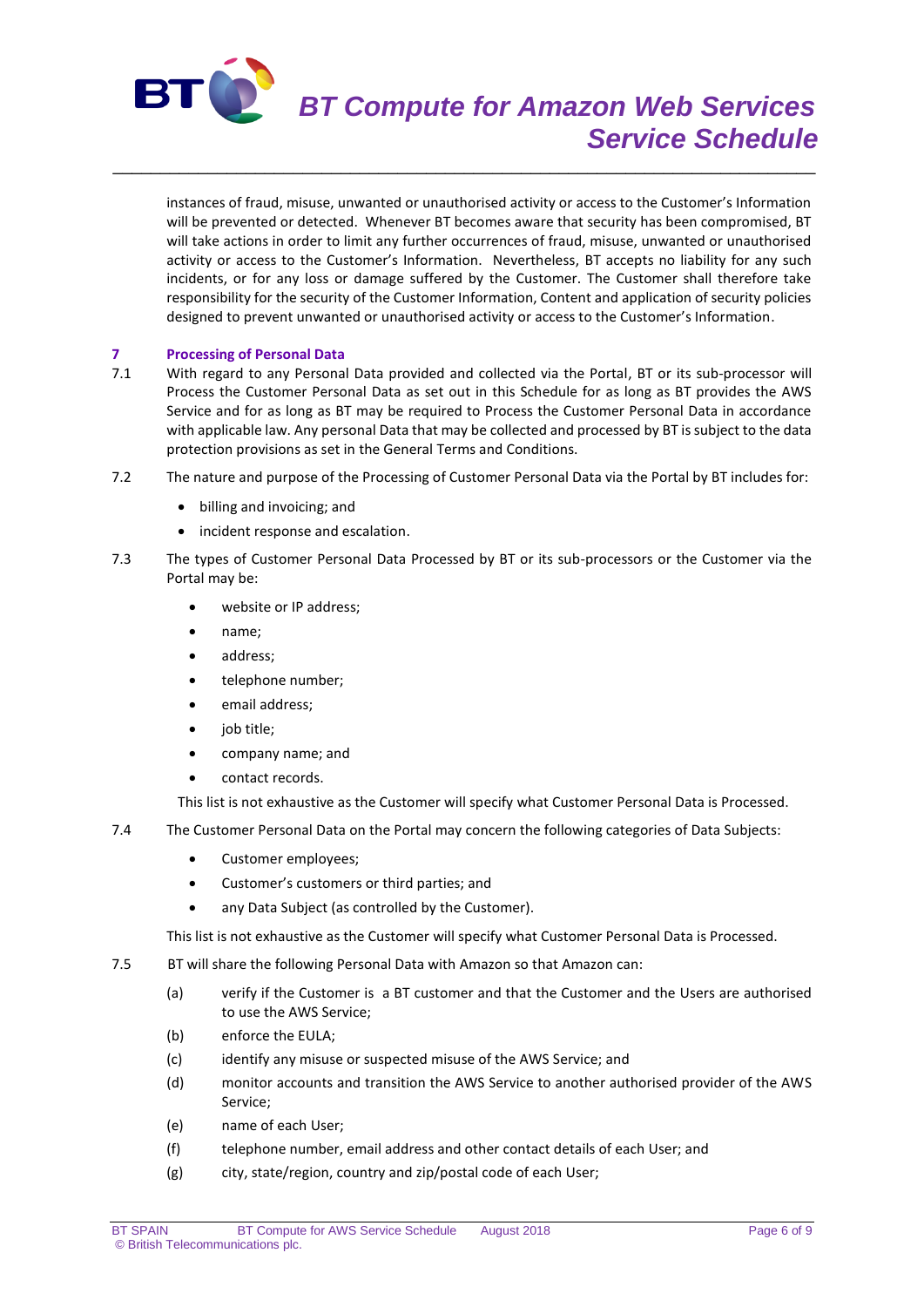

# *BT Compute for Amazon Web Services Service Schedule*

7.6 For the avoidance of doubt, BT will process Personal Data only to the extent required for providing the Standard Service Components set out in clause 2.1 and BT will not have access to Personal Data and/or other confidential information that may be shared between the Customer and Amazon regarding the use of the AWS Management Console and the provisioning of any of the AWS Components. Any handling activities for the AWS Management Console and AWS Components will be governed by the agreements between the Customer and Amazon and therefore BT will not be responsible and liable for the security and the processing of any Personal Data in connection with Customer' use of the AWS Management Console. Any claims and/or complaints in relation to the security and the processing of any such Personal Data may only be made by the Customer against Amazon under the AWS Policies.

\_\_\_\_\_\_\_\_\_\_\_\_\_\_\_\_\_\_\_\_\_\_\_\_\_\_\_\_\_\_\_\_\_\_\_\_\_\_\_\_\_\_\_\_\_\_\_\_\_\_\_\_\_\_\_\_\_\_\_\_\_\_\_\_\_\_\_\_\_\_\_\_\_\_

#### **8 Service Management Boundary**

- 8.1 BT will provide and manage the Service set out in this Schedule and up to the point where the CMS connects to the AWS Management Console as set out in the Online Order ("**Service Management Boundary**").
- 8.2 BT will have no responsibility for the Service outside the Service Management Boundary. For the avoidance of doubt, the Service Management Boundary does not include the AWS Management Console and any AWS Components accessed via the AWS Management Console; hence any claims and/or complaints in relation to the AWS Services may only be made by the Customer against Amazon under the AWS Policies.
- 8.3 BT does not make any representations, whether express or implied, that the Service will operate in combination with any Customer Equipment or other equipment and software.
- 8.4 The Service provided by BT pursuant to this Schedule is not compliant with PCI DSS nor is it designed or intended to be and the Customer will not use the Service for the processing, storage or transmission of any Cardholder Data or any data that is subject to PCI DSS.

#### **9 Charges**

- 9.1 The Charges for the Service will be set out on the Online Order and will be invoiced and paid in accordance with the applicable provisions as agreed in the General Terms and Conditions.
- 9.2 Unless stated otherwise in an applicable Online Order, BT will invoice the Customer for:
	- 9.2.1 Usage Charges will be monthly in arrears on the first day of the relevant month calculated at the then current rates for each AWS Component consumed within the Customer's subscription.
	- 9.2.2 BT may invoice the Customer for any of the following Charges in addition to those set out in the Online Order.
		- (a) Charges for investigating Incidents that the Customer reports to BT where BT finds no Incident or that the Incident is caused by something for which BT are not responsible under the Contract;
		- (b) Charges for restoring Service if the Service has been suspended;
		- (c) any other Charges set out in any applicable Online Order or as otherwise agreed between the Parties.

# **10 Service Levels**

10.1 Service Levels relating to any AWS Components or the AWS Management Console are detailed in the AWS Service Levels. Any Service Levels are subject to the Terms of Use between AWS and the Customer. They are subject to changes, additions or discontinuation as directed by AWS from time to time. When managing the Service Credits, BT takes into account the currently valid terms between AWS and the Customer.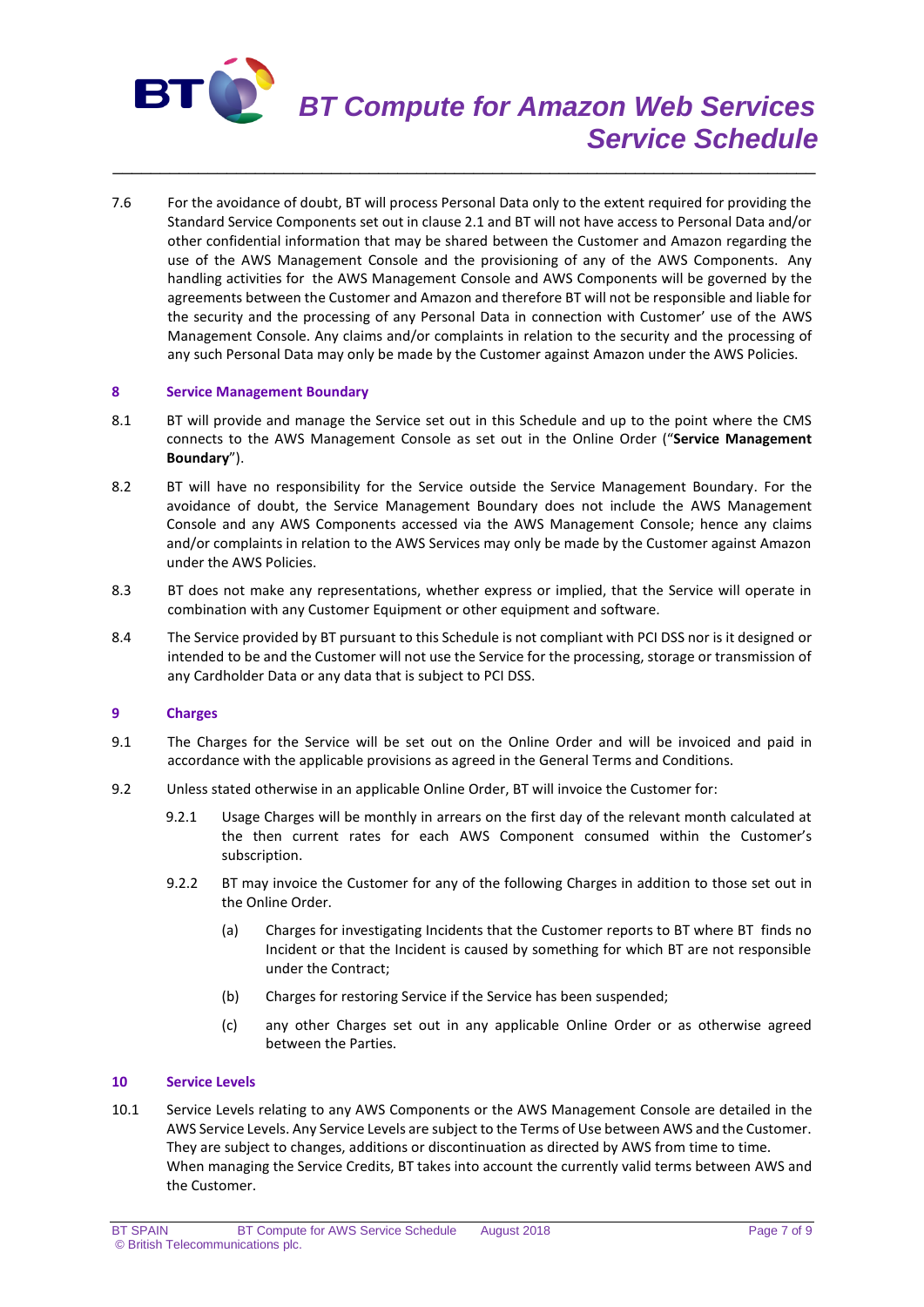

Where a Service Level is not met by AWS

10.2 The Customer will submit a claim for Service Credits to BT and include information necessary for BT to validate the claim, including but not limited to:

\_\_\_\_\_\_\_\_\_\_\_\_\_\_\_\_\_\_\_\_\_\_\_\_\_\_\_\_\_\_\_\_\_\_\_\_\_\_\_\_\_\_\_\_\_\_\_\_\_\_\_\_\_\_\_\_\_\_\_\_\_\_\_\_\_\_\_\_\_\_\_\_\_\_

- 10.2.1 a detailed description of the Incident;
- 10.2.2 information regarding the time and duration of the downtime (as described in AWS Service Levels);
- 10.2.3 the number and location(s) of affected users (if applicable); and
- 10.2.4 descriptions of the Customer's attempts to resolve the Incident at the time of occurrence.
- 10.3 The Customer will ensure that claims for Service Credits will be received by BT within 45 days of the Incident that is the subject of the claim occurred; otherwise the claim shall be considered invalid.
- 10.4 BT will submit all information relating to the claim for Service Credits to AWS who will determine whether a Service Credit is owed. BT will process all information relating to claims during the subsequent month and within 45 Business Days of receipt.
- 10.5 BT will communicate AWS decision to either approve or decline the claim to the Customer.
- 10.6 If AWS determine that a Service Credit is owed to the Customer, BT will apply the Service Credit to the Customer's invoice on the next invoice.
- 10.7 If AWS decline the Customer claims and no Service Credit is owed to the Customer, it is hereby understood that BT accepts no liability for AWS non-approval of a claim.
- 10.8 The AWS Service Levels shall not apply during any trial period of the AWS Service and/or if the Service has been suspended or restricted in accordance with the terms of the Agreement.

#### **11 Commencement, Minimum Period of Service and Termination for convenience**

- 11.1 Commencement. The Service shall commence on the Operational Service Date and unless one of us gives Notice to the other of an intention to terminate the Service in accordance with the Agreement, BT will continue to provide the Service and both of us will continue to perform each of our obligations.
- 11.2 Minimum Period of Service. There is no Minimum Period of Service; hence BT will continue to provide the Service and each Party will continue to perform its obligations under the Agreement unless either Party gives Notice to the other of an intention to terminate the Service in accordance with the Agreement.
- 11.3 Termination for Convenience. The following conditions will replace and supersede any termination for convenience conditions as set out in the General Terms and Conditions.

Either Party may, at any time after the Operational Service Date and without cause, terminate the Service or any Online Order by giving 60 days' Notice to the other.

- 11.4 Obligations at termination.
- 11.4.1 On termination or expiry of the Service by either the Customer or BT, BT will;
	- a) terminate the Customer's subscription(s) and Account; or
	- b) provide configuration information relating to the AWS Components provided in a format that BT specifies.

BT shall during this termination period maintain the level and quality of Services provided by BT until the effective termination date and shall not undertake any actions limiting Customer's ability to migrate the Customer Information.

- 11.4.2 On termination or expiry of the Service by either the Customer or BT, The Customer will;
	- a) disconnect any Customer Equipment from BT Equipment located at the Site(s);